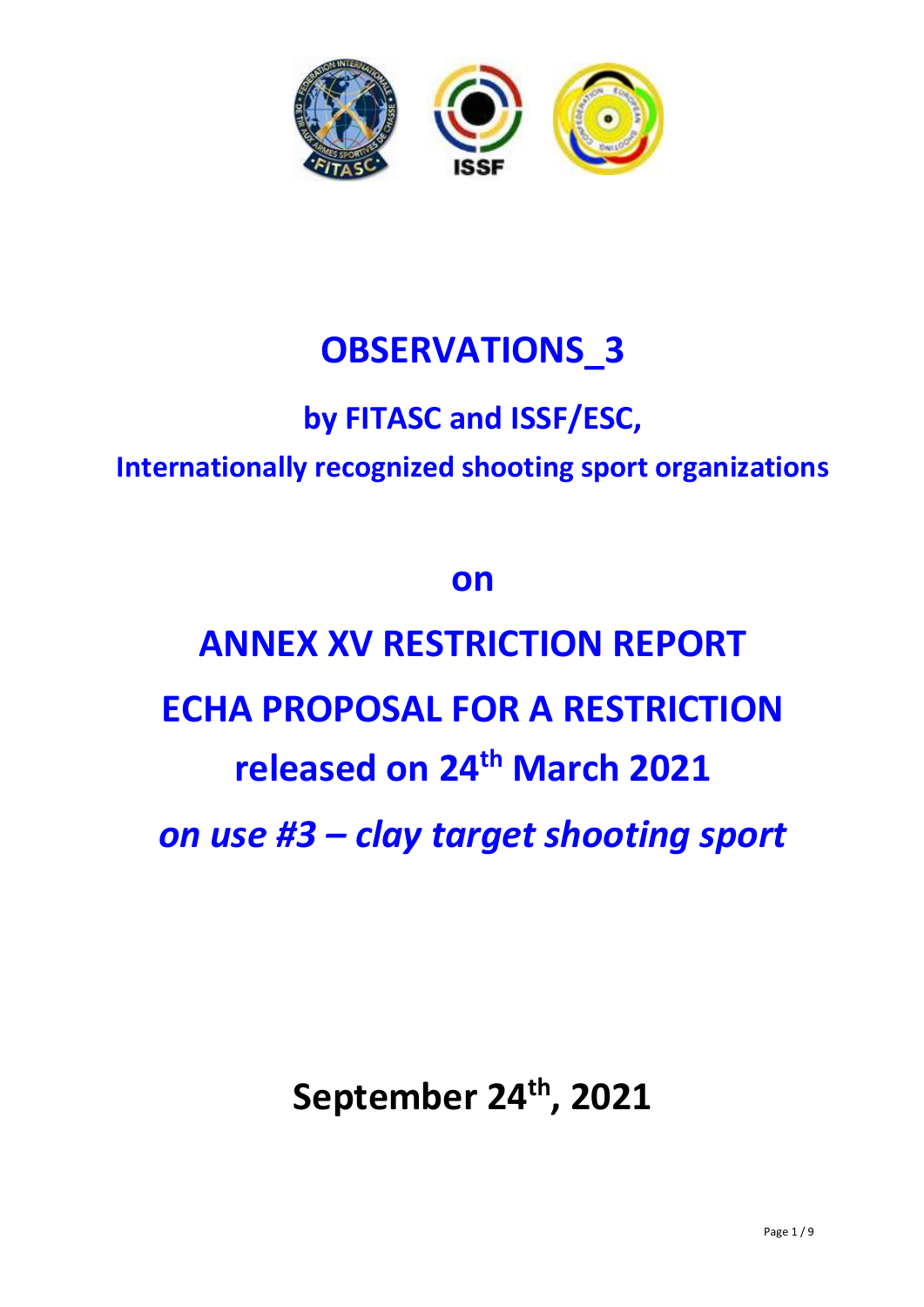

| 1. |                                                                                          |  |                                                                                 |  |  |  |
|----|------------------------------------------------------------------------------------------|--|---------------------------------------------------------------------------------|--|--|--|
| 2. | Economic impact of the potential closure of clay target sport shooting facilities on the |  |                                                                                 |  |  |  |
|    | 2.1                                                                                      |  |                                                                                 |  |  |  |
|    | 2.2                                                                                      |  |                                                                                 |  |  |  |
| 3. |                                                                                          |  | Comments on the water solubility value used in the Annex XV restriction report5 |  |  |  |
| 4. |                                                                                          |  |                                                                                 |  |  |  |
|    | 4.1                                                                                      |  |                                                                                 |  |  |  |
|    | 4.2                                                                                      |  |                                                                                 |  |  |  |
|    | 4.2.1                                                                                    |  |                                                                                 |  |  |  |
|    | 4.3                                                                                      |  |                                                                                 |  |  |  |
|    | 4.3.1                                                                                    |  |                                                                                 |  |  |  |
|    | 4.3.2                                                                                    |  |                                                                                 |  |  |  |
|    | 4.3.3                                                                                    |  |                                                                                 |  |  |  |
|    | 4.4                                                                                      |  |                                                                                 |  |  |  |
| 5. | Reference to the general conclusion of "Addendum by FITASC and ISSF/ESC, internationally |  |                                                                                 |  |  |  |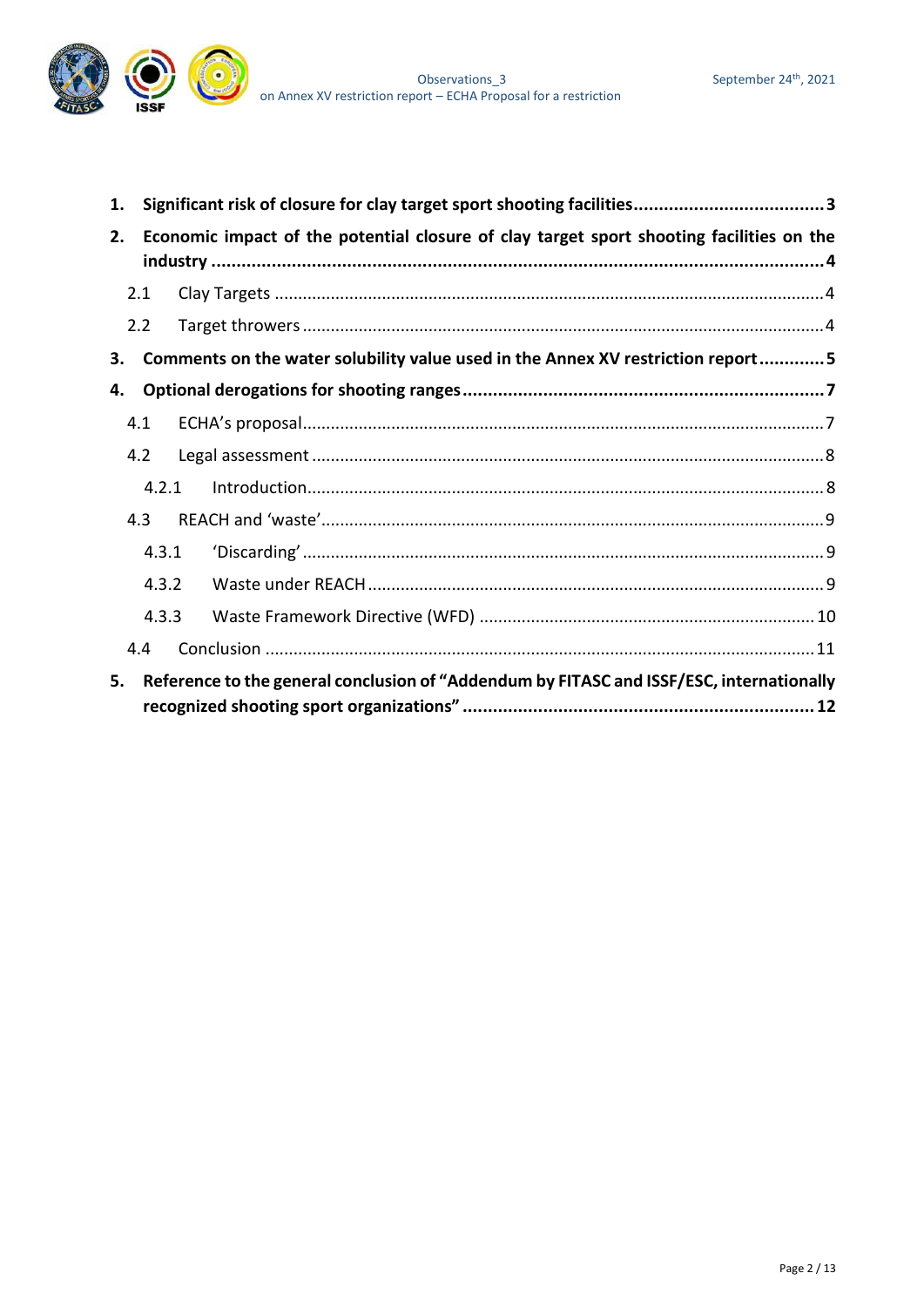

#### <span id="page-2-0"></span>**1. Significant risk of closure for clay target sport shooting facilities**

In the document sent to ECHA in July 2020 (see chapter  $5)^1$ , FITASC and ISSF provided all the scientific elements demonstrating that, on sport shooting facilities, the risk of chemical mobility of lead can easily be controlled by a good management of the soil pH, as long as lead shot is not mixed with other types of metals. They also provided all the scientific evidence showing in particular that the deposition of steel shot on lead shot generates serious risks of soil pollution.

Therefore, in case the EU would decide to ban lead shot, it would pose on all sporting facilities that currently use lead shot the burden to collect the lead AND clean up the soil BEFORE allowing the use of steel shot cartridges. For clay target shooting alone, 2600 shooting clubs in the EU (excluding Denmark, Belgium, Sweden and the Netherlands)<sup>2</sup> would be affected by this new constraint.

These 2600 shooting clubs have never been alerted that they could be compelled to finance the collection of lead and the cleaning of their soils. They do not have the funds to bear this cost.

A possible ban on lead shot would make these clubs even more unable to clean their soils since it would deprive them of the main funding to do so: recycling.

Lead shot can be recycled in a closed loop system (to produce new lead shot) and only in a closed loop system (it cannot be recycled for other uses). Banning it means having it lose all its market value.

Today, one ton of lead shot collected is "worth" more or less 800 €. By collecting between 80 and 150 tons of lead, a shooting club can generate between 64K€ and 120K€ which can be used for the self-financing (partially or totally depending on the case) of the collection company's work.

If tomorrow, this ton of lead shot is no longer "worth" anything, shooting clubs will have to bear the entire cost of recovery and cleaning. A cost that, based on the self-financing principle explained above, would represent between 166 M€ and 312 M€ for the 2600 clubs concerned.

They simply cannot afford it and a large part of them will be forced to close.

<sup>1</sup> Fitasc contribution dated July 17th, 2020:

https://www.fitasc.com/upload/images/echa\_mai\_2021/20200720\_eng\_fitasc\_doc\_contribution\_echa.pdf

<sup>&</sup>lt;sup>2</sup> Fitasc contribution dated July 17th, 2020 – Chap 2.3 page 13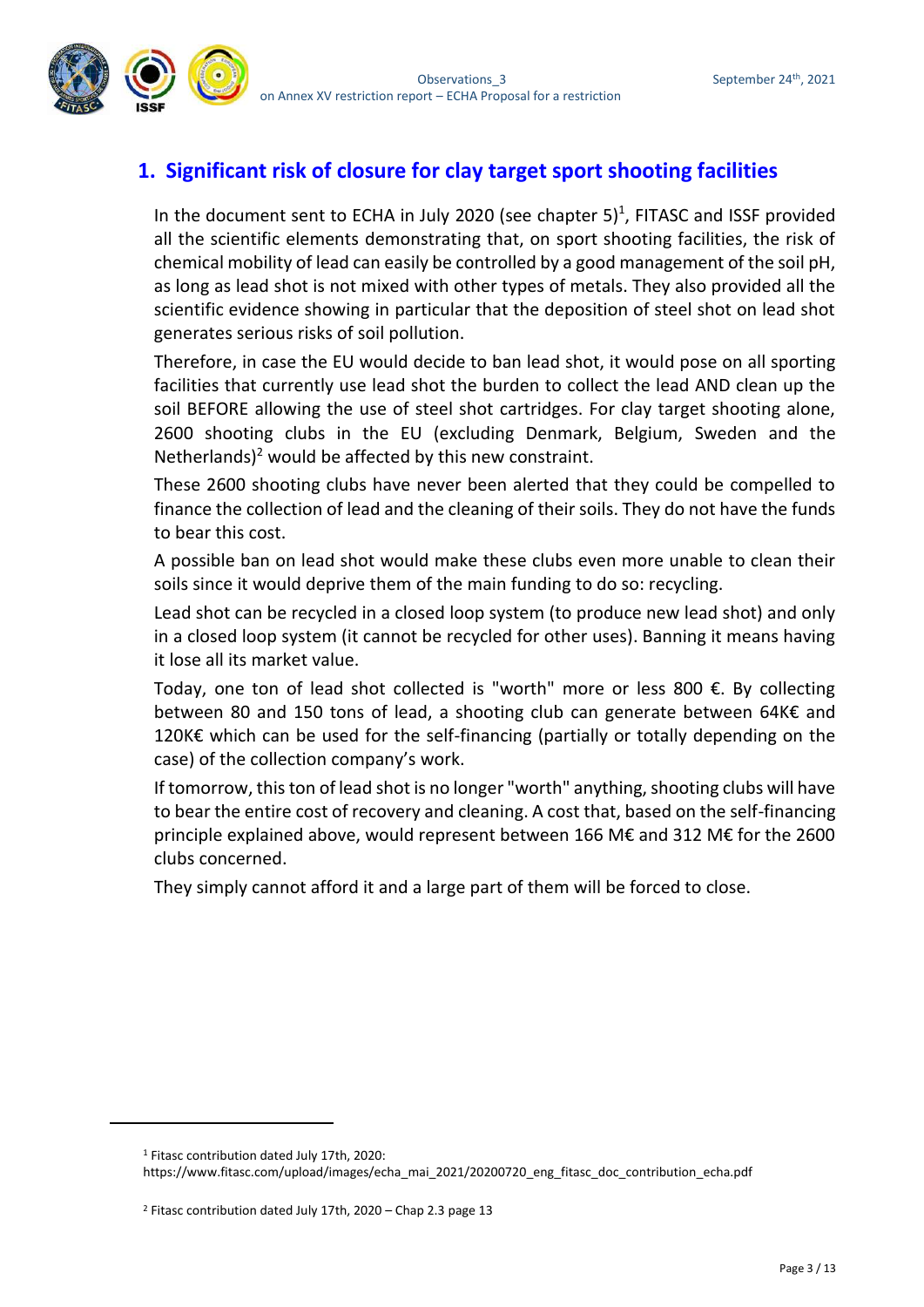

#### <span id="page-3-0"></span>**2. Economic impact of the potential closure of clay target sport shooting facilities on the industry**

The socio-economic study of ESFAM/IEACS ("*Response to consultation on the restriction report for lead and its compounds*" submitted to ECHA last 5<sup>th</sup> July 2021) provided detailed information on the socio-economic impact of the proposed restriction on the firearms manufacturing and hunting sectors, considering only guns and ammunition, including sporting ones.

Yet, the industry also sells target throwers and clay targets, primarily to clay target shooting clubs. If many of them were to close for the reasons mentioned in point A, the industry's turnover would be directly impacted.

To measure this impact, the following figures, which are not included in the study above-mentioned, are to be considered:

#### <span id="page-3-1"></span>**2.1Clay Targets**

455 million clay targets used for shooting sports are sold every year in Europe, including the  $UK<sup>3</sup>$ . These targets are produced by small and medium sized European companies. Considering an average selling price of  $50\epsilon/1000$  targets, the clay target market represents:

|                           | Volume<br>of clay targets sold per year | Turnover<br>of clay targets sold per year |
|---------------------------|-----------------------------------------|-------------------------------------------|
| EU 27-2020 countries      | 291 millions                            | 14,5 millions euros                       |
| <b>EEA</b> countries      | 301 millions                            | 15 millions euros                         |
| <b>EEA countries + UK</b> | 451 millions                            | 22,5 millions euros                       |

#### <span id="page-3-2"></span>**2.2 Target throwers**

Approximately 5,500 clay target throwers used in shooting sports are sold every year in Europe, including the United Kingdom (*sources: target thrower producers*), produced by small and medium-sized European companies. This volume of sales represents an annual turnover of about **13 million euros** (considering the average price of a machine at 2500€).

<sup>3</sup> see addendum produced on May 4th, 2021 by FITASC/ISSF:

https://www.fitasc.com/upload/images/echa\_mai\_2021/20210504\_addendum\_may21\_to\_fitasc\_contribution\_july20.pdf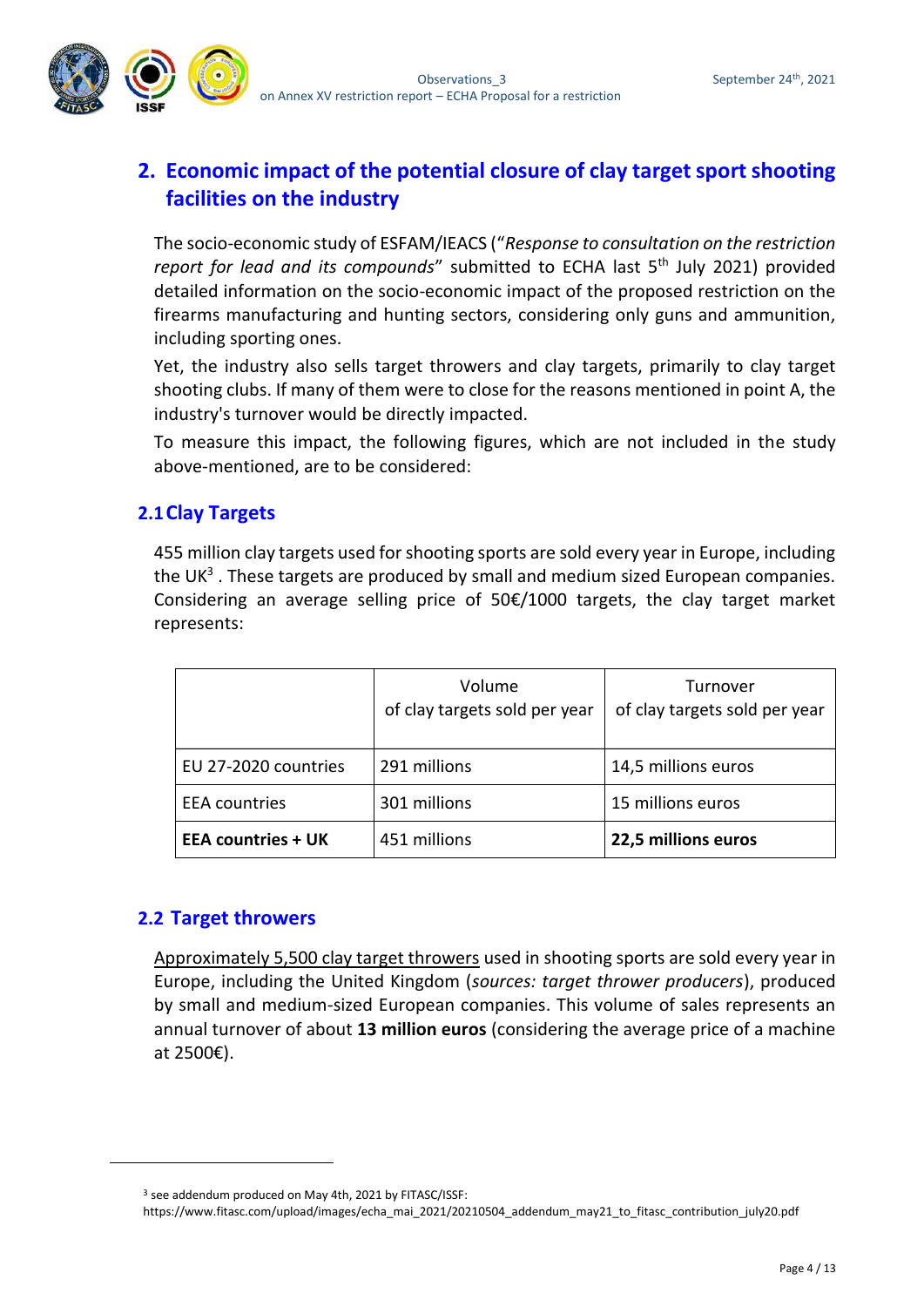

#### <span id="page-4-0"></span>**3. Comments on the water solubility value used in the Annex XV restriction report**

FITASC/ISSF fully support the contribution of Slovakia Member State (SK REACH & CLP CA) submitted on  $22^{nd}$  July 2021 through the public consultation. We quote hereafter the last paragraph of their contribution:

"*The water solubility of the substance is an important parameter for hazard and risk assessment considering the human health as well as ecotoxicological endpoints, e.g. the bioavailability of the substance etc. The water solubility value of 185 mg / L at 20°C (without reporting a pH value) used in Annex XV report given in the Table 1-2 indicates that the substance is soluble in water. According to ECHA Scientific report for evaluation of limit values for lead and its compounds at the workplace, (October 2019), the water solubility of solid lead is 3.2 mg/L (pH 6, 24 h) 185 mg/L (pH 11). We consider it important to complete the data on water solubility of lead in the Annex XV report*."

FITASC/ISSF share the consideration that it is important to complete the data on water solubility of lead in the Annex XV report.

The water solubility of the substance is an important parameter for hazard and risk assessment considering the human health as well as ecotoxicological endpoints, e.g. the bioavailability of the substance etc. The water solubility value of 185 mg / L at 20°C (without reporting a pH value) used in Annex XV report given in the Table 1-2 indicates that the substance is soluble in water.

Under normal conditions, lead does not react with water. However, when lead comes in contact with moist air, reactivity with water increases. A thin layer of lead oxide (PbO) forms on the surface of the metal. When both water and oxygen are present, metallic lead is converted to lead hydroxide (Pb  $(OH)_2$ ):

2Pb (s) +  $O_2$  (g) + 2H<sub>2</sub>O (l) -> 2 Pb (OH)<sub>2</sub> (s)

Where s means solid,  $I =$  liquid and g for gas

Thus, elementary lead does not dissolve in water under normal conditions (20°C, and pressure = 1 bar). It can dissolve in water as PbCO<sub>3</sub> or Pb  $(CO3)_2^2$ . A known example of a water-soluble lead compound is lead sugar (lead (II) acetate). Lead frequently binds to sulphur in the sulphide form (S<sup>2-</sup>), or to phosphorus in the phosphate form (PO<sub>4</sub><sup>3-</sup>). In these forms, lead is extremely insoluble, and is therefore immobilized in the environment**. Lead salts are therefore poorly soluble in salt or hard water** (the presence of other salts reduces the availability of lead to organisms due to precipitation of lead). In general, the acidification of a medium increases the solubility, mobility and bioavailability of lead. Thus, Lead compounds are generally only poorly soluble in soft, slightly acidic water.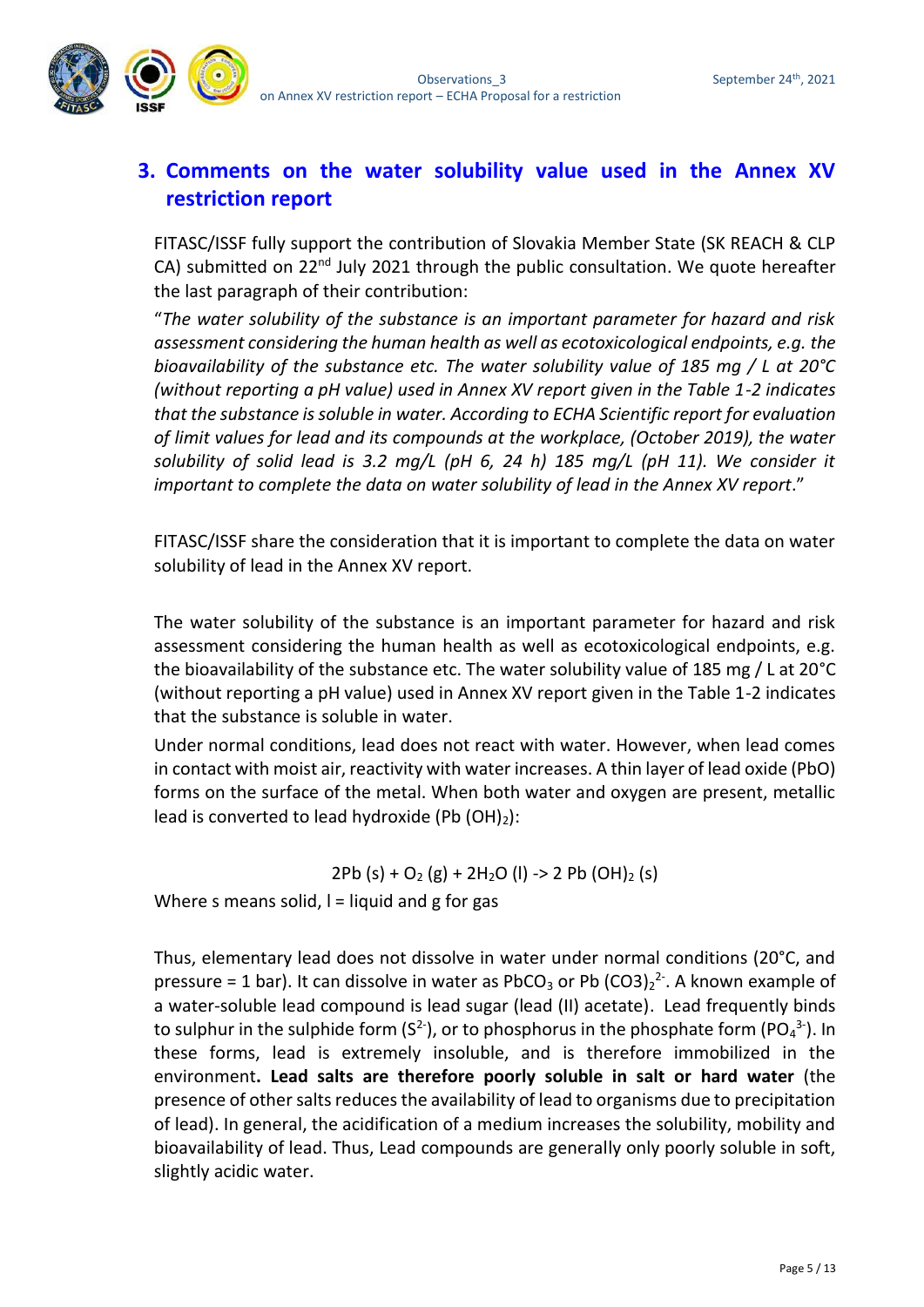

According to ECHA Scientific report for evaluation of limit values for lead and its compounds at the workplace, (October 2019), the water solubility of solid lead is 3.2 mg/L (pH 6, 24 h) 185 mg/L (pH 11). **We consider it is of utmost importance to complete the data on water solubility of lead in the Annex XV report,** such as:

Pourbaix diagram under normal conditions (20°C, and pressure = 1 bar) for a given concentration of dissolved lead:



Or the Influence of temperature on the lead concentration in water.

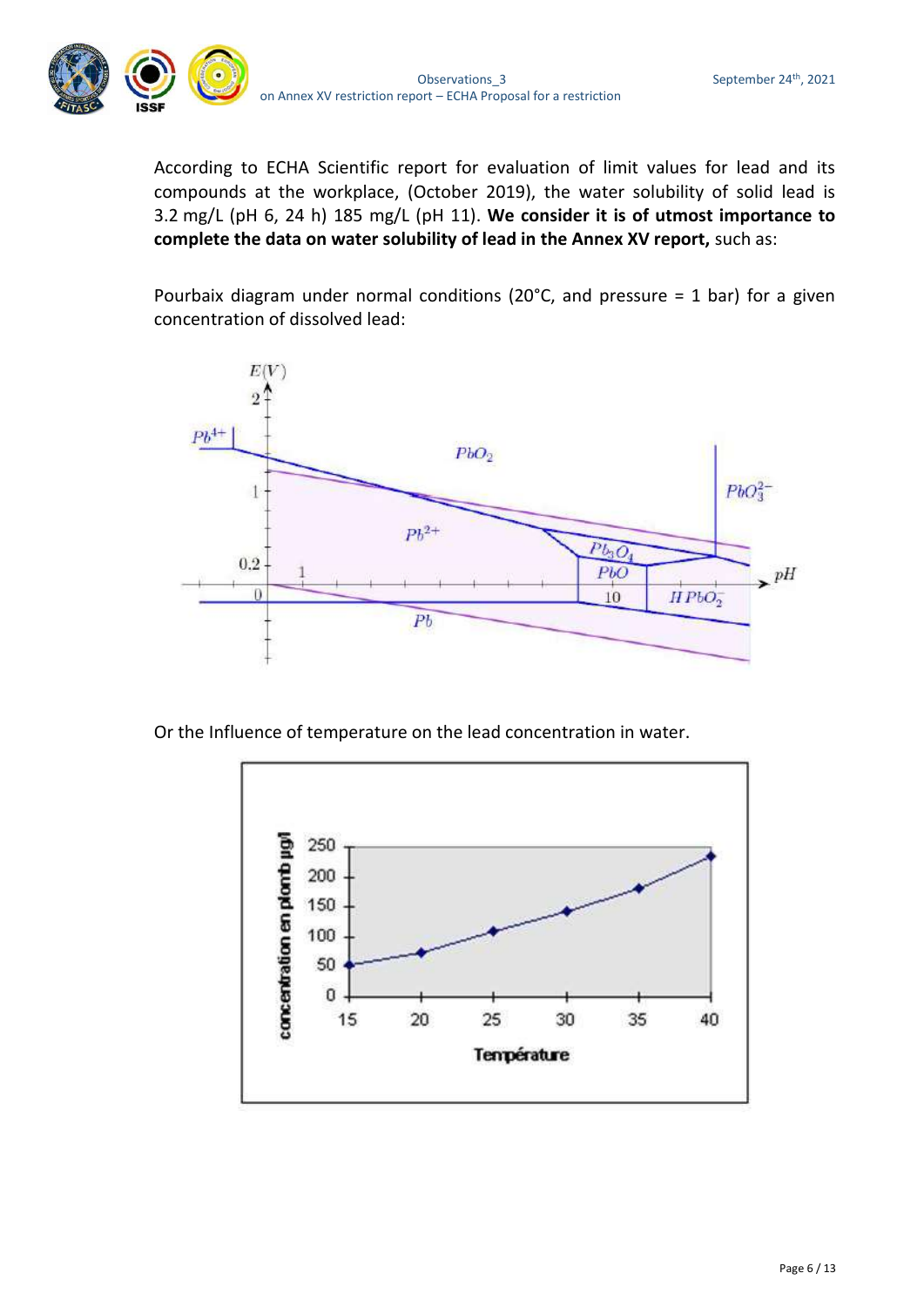

Or also the influence of time which is well known regarding lead in water from lead pipes:



Variation of the total lead concentration measured as a function of the stagnation time of the water in a new pipe

L = 25 m; Diameter = 15 mm; [Pb] infinite =  $364 \,\mu g$ .L-1; 19 <T < 23 ° C; 7.48 < pH < 7.83.

And of course, **the factors influencing the oral bioaccessibility of lead in soils have to be taken into account** (see for example INERIS report Ineris-21-180783-08802-v3.0, dated 2021/08/30, titled: Factors influencing the oral bioaccessibility of metals and metalloids in soils - State of the art - Characterization of the physicochemical properties of soils. Unfortunately, the report is written in French).

#### <span id="page-6-0"></span>**4. Optional derogations for shooting ranges (FACE / FITASC / ISSF/ESC)**

#### <span id="page-6-1"></span>**4.1ECHA's proposal**

ECHA's proposal would permit the use of lead ammunition in shooting ranges that meet the specified requirements for lead recovery.

As regards the first optional derogation, ECHA proposes that the prohibition concerning placing on the market and using of lead gunshots does not concern shooting ranges having a permit granted by a Member State which can be granted:

• Regular [at least once a year] lead shot recovery with [>90%] effectiveness (calculated based on mass balance of lead used vs lead recovered in previous years) to be achieved by appropriate means (such as walls and/or nets, and/or surface coverage);

FITASC/ISSF, in their observations number 2 in July 2021 have already mentioned the inconsistency of 90% recovery. From where this number 90% comes from? What is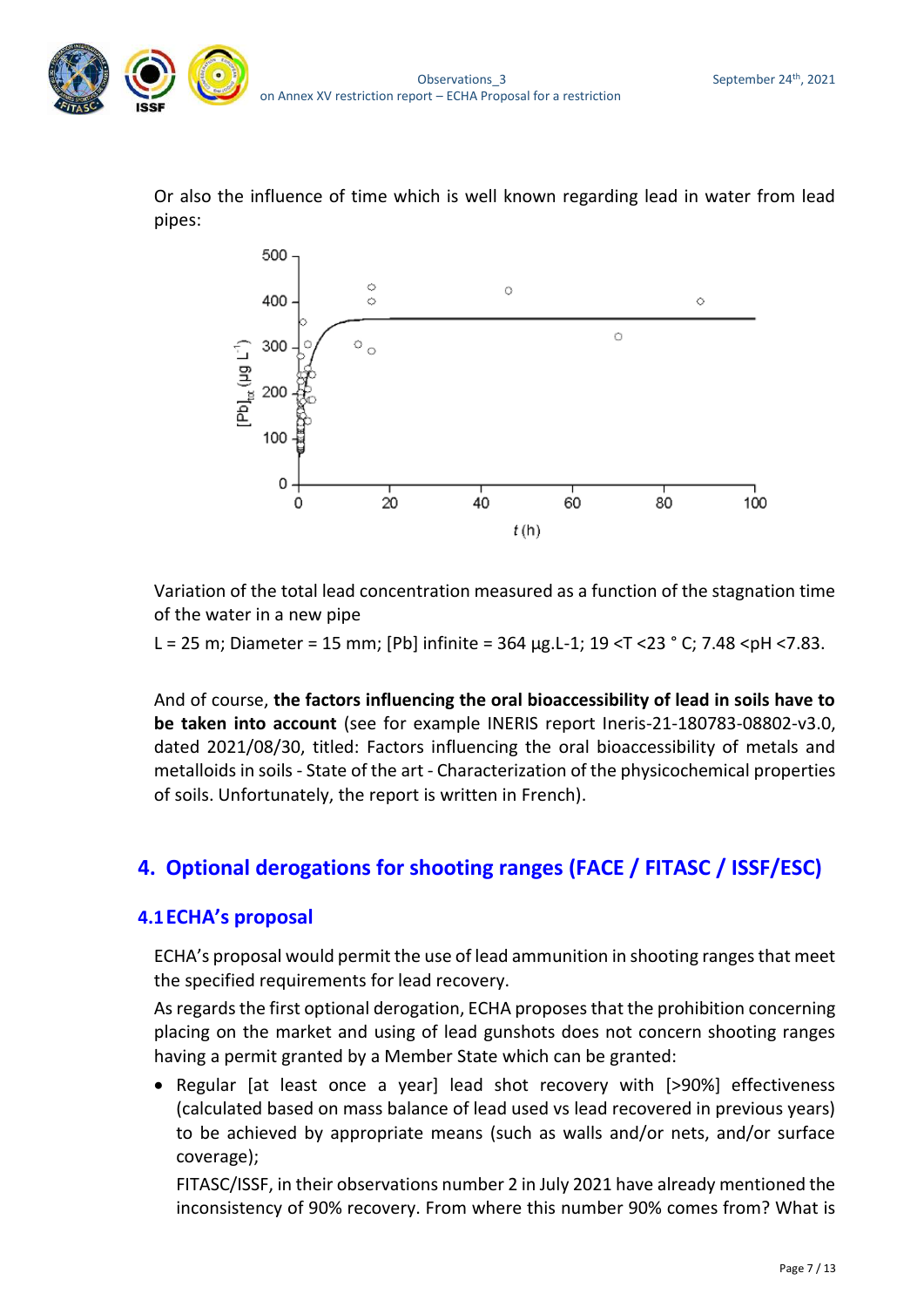

the scientific basis? How to define/measure100%? It has been demonstrated that if lead could be toxic for human being, the most important parameter is the biodisponibility, and mainly the gastric bioaccessibility, of lead.

- Containment, monitoring and, where necessary, treatment of surface (run-off) water to ensure compliance with the environmental quality standard (EQS) for lead specified under the Water Framework Directive; and
- Ban of any agricultural use within site boundary

As regards the second optional derogation, ECHA proposes that '*lead projectiles not defined as a gunshot*' (for example centrefire and rimfire bullets) can be used for sport shooting in shooting ranges if they have:

- Regular lead recovery with [>90%] effectiveness (calculated based on mass balance of lead used vs lead recovered) achieved by the means of bullet containment (i.e. bullet traps); and
- Ban of any agricultural use within site boundary.<sup>4</sup>

#### <span id="page-7-0"></span>**4.2Legal assessment**

#### <span id="page-7-1"></span>**4.2.1 Introduction**

During the current EU level discussions on lead in ammunition, the question has been raised whether the operation of shooting ranges, which cause dispersion of metallic lead over limited areas of shooting facilities, fall under the requirements of REACH, and could become subject to restrictive conditions in terms of Title VIII of REACH.

Lead (Pb) is the primary component of traditional ammunition because of its density which in turn maintains velocity and energy during flight. Regular ammunition used typically contains lead (Pb; >90% in weight), metalloids such as antimony (Sb) and arsenic (As) as well as varying amounts of nickel (Ni), zinc (Zn) and copper (Cu).<sup>5</sup> The basic operation of shooting ranges causes the dispersion of lead in the form of lead pellets and bullets over a shooting facility which is either accumulated at the range or recovered. ECHA has estimated that 35 000 tons of lead gunshots pellets and 42 000 lead bullets are spread over the outdoor rifle, pistol, trap, skeet, and sporting clay ranges in the EU27.<sup>6</sup>

<sup>4</sup> Annex XV Restriction Report, pages 19-22.

<sup>5</sup> See for example Gómez-Sagasti et al 2021.

<sup>6</sup> ECHA, *Annex XV Dossier Proposing Restrictions on lead and its compounds*, 2021, p. 65.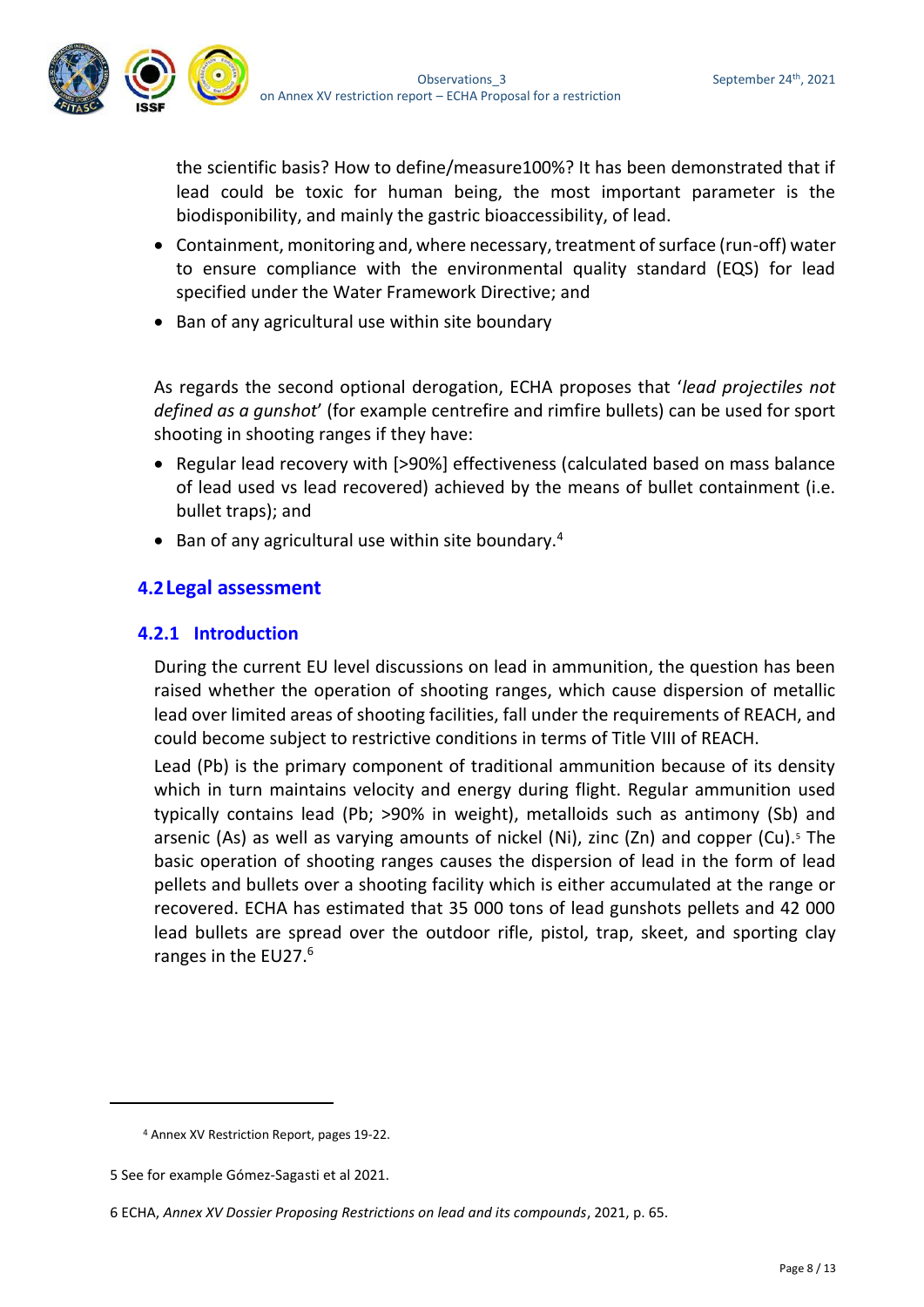

#### <span id="page-8-0"></span>**4.3REACH and 'waste'**

#### <span id="page-8-1"></span>**4.3.1 'Discarding'**

The waste definition is well known: "any residue from a production, transformation or use process, any substance, material, product, or more generally any movable property abandoned or that the holder intends to discard". Here, the shooter is the holder, not the proprietary of the shooting range<sup>7</sup>. In other words, the act of shooting a firearm is the act of discarding, namely the transformation from a useful to discarded material (i.e. waste) takes place the instant the shot is fired. However, the situation of *shooting ranges*, where rifles, pistols and shotguns are discharged, is different as used discarded lead ammunition is subject to various requirements on the sustainable management of potential environmental risks.<sup>8</sup>

#### <span id="page-8-2"></span>**4.3.2 Waste under REACH**

In terms of Article 1(2), REACH lays down provisions for manufacture, placing on the market and use of substances, on their own, in mixtures or in articles. However, Article 2(2) of REACH provides that "Waste as defined in [Waste Framework Directive 2008/98/EC or ´WFD´] is not a substance, preparation or product" within the meaning of REACH. By that provision, REACH defines 'waste' by reference to Article 3(1) of WFD (see above). Under Article 67(1) of REACH, the manufacture, placing on the market and use of certain substances are subject to restrictions: "A substance on its own, in a mixture or in a product, for which Annex XVII contains a restriction shall not be manufactured, placed on the market or used unless it complies with the conditions of that restriction". **Therefore, as waste is not a substance, preparation, or product, it does not fall within the scope of REACH, and thus cannot be subject to restrictions under Article 67(1) of REACH.**

<sup>7</sup> The Court of Justice has noted that "*the scope of the term 'waste' turns on the meaning of the term 'discard'*"; see for example Case C-129/96 *Inter-Environment Wallonie ASBL*, ECLI:EU:C:1997:628, para 26. The Court of Justice has also stated that the definition of waste must be interpreted widely to ensure a high level of protection about the Union's objectives in environmental policy; see Case C-624/17 *Tronex*, EU:C:2019:564, para 18 and the case-law cited.

<sup>8</sup> See for example Kajander and Asko Parri (ed.) 2014.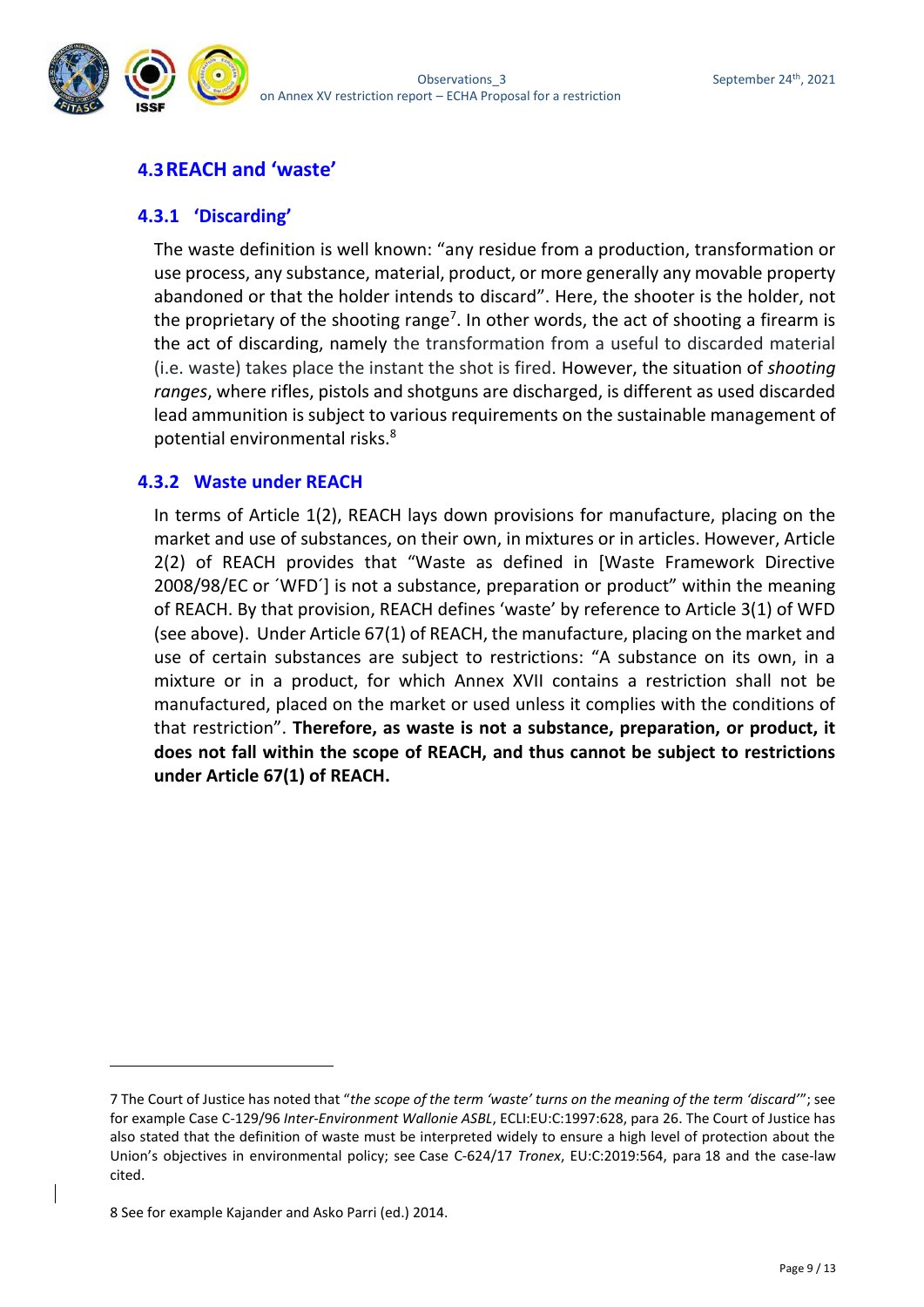

#### <span id="page-9-0"></span>**4.3.3 Waste Framework Directive (WFD)**

It follows that the life cycle of substances, on their own, in mixtures or in products, **ends** under REACH when they enter the waste stage.<sup>9</sup> Inversely, REACH requirements are applicable from the point a recovered substance ceases to be waste and waste management controls no longer apply.<sup>10</sup> However, the point at which waste ceases to be waste is *a matter for waste legislation, and not REACH*.

The next step is to find out if a recycling process is possible. If this is not the case, waste needs to be disposed off. Recycling process covers recovery whereby spent lead pellets and bullets from shooting ranges return from waste status to raw material (i.e. lead and its compounds) by specialized operations leading to reuse of that substance.<sup>11</sup> Prior to that recovery, lead must be collected, sorted, and purified but, importantly, it *retains the status of waste until recovery operation is complete.*<sup>12</sup>

Article 6(1) of WFD lays down the framework conditions to determine the moment when lead scrap recovered from shooting ranges ceases to be waste and becomes, in the current context, a substance under REACH. However, it does not stipulate the specific conditions for leaving the end-of-waste status, as those specific conditions are to be adopted through implementing measures at the EU level. In other words, if criteria are set at EU level for certain specified waste streams, those end-of-waste criteria apply. Inversely to metallic scraps, including lead scraps, no such harmonized end-of-waste criteria have been set up at EU level. In the absence of such measures

10 Doctor Fluck has nicely encapsuled the term '*discard*' as "*…an action whose purpose is desist from using a substance or object for its original purpose, to liberate it from that intended purpose, or to de-dedicate it, without immediately allocating it to an new intended purpose, certain recovery activities being necessary to make it fit once again for its former purpose (recovery), or the substance or object being definitively withdrawn from any further use (disposal)*"; see Fluck 1994.

11 See for example Opinion of Advocate General Jacobs in Joined Cases C-304/94, C-330/94, C-342/94 and C-224/95 *Tombesi*, ECLI:EU:C:1997:314, para 52 ("*'recovery' is a process by which goods are restored to their previous state or transformed into a useable state or by which certain usable components are extracted or produced*").

<sup>9</sup> Albeit REACH is not applicable to waste, it prescribes that registration dossiers must include at least some information on recovery and disposal. REACH also obliges the manufacturers and importers of substances in quantities of 10 tonnes or more per annum to prepare a Chemical Safety Report and consider the waste stage of substances; see *ECHA Guidance on information requirements and chemical safety assessment*. Moreover, REACH requires the compilation of safety data sheets for dangerous substances and mixtures according to *Regulation (EC) No 1272/2008 of the European Parliament and of the Council of 16 December 2008 on classification, labelling and packaging of substances and mixtures, amending and repealing Directives 67/548/EEC and 1999/45/EC, and amending Regulation (EC) No 1907/2006*, OJ L 353, 31.12.2008; see *ECHA Guidance on the compilation of safety data sheets*. It is also to be noted that Article 9(1)(i) of WFD obliges suppliers of articles, like ammunition, to provide information regarding the presence of candidate list substances in the articles supplied. From 5 January 2021 onwards, this obligation has been implemented through a database developed by ECHA.

<sup>12</sup> In this respect, the Court of Justice has held that, "*where waste has been fully recovered, having the consequence of conferring on the resulting substance the same properties and characteristics as a raw material, so that it can be used in the same conditions of precaution for the environment, that substance loses its quality as waste*"; see also Joined Cases C-418/97 and C-419/97 *ARCO Chemie*, ECLI:EU:C:2000:318, para 94; and Cases C-9/00 *Palin Granit*, EU:C:2002:232, para 46; and C-283/07 *Commission* v *Italy*, EU:C:2008:763, para 61.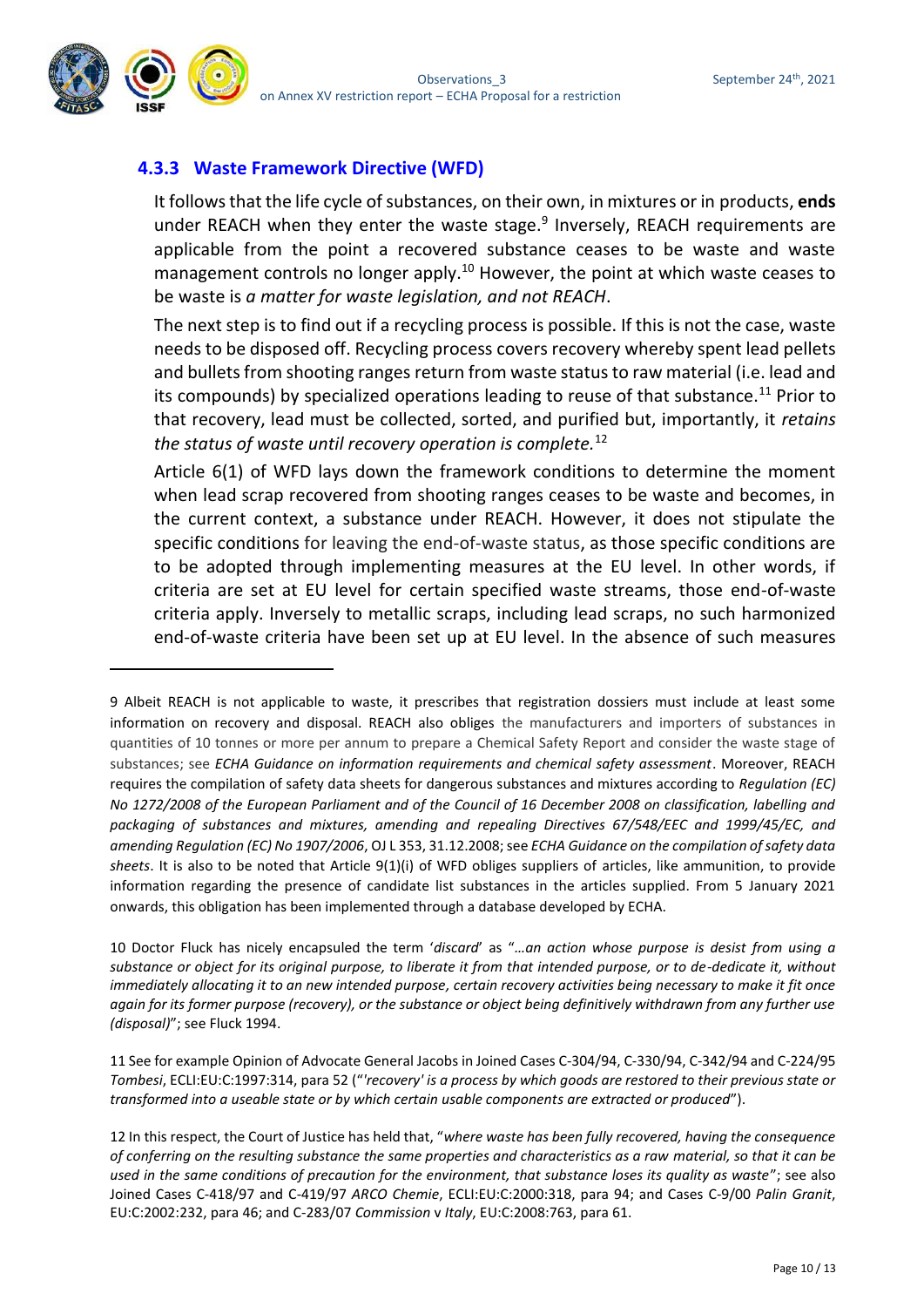

containing specifications and criteria, Article 6(4) of WFD provides that the Member States may decide case by case how certain wastes have ceased to be wastes, in accordance with applicable case-law.

In other words, Member States retain their competence under WFD until EU intervenes<sup>13</sup> which is intended to ensure that the subsidiarity principle is respected.<sup>14</sup> As the EU is silent on this subject, it is for Member States to define when lead pellets and bullets collected from shooting ranges cease to be waste and become (again) a substance within the scope of REACH.

#### <span id="page-10-0"></span>**4.4Conclusion**

As derogations to the general restrictions, ECHA has proposed that lead ammunition may be used in shooting ranges if three main conditions are met: regular recovery of lead on soil, treatment of runoff water and no other activities on site such as agricultural use.

Waste is specifically excluded from the scope of REACH and REACH defines '*waste*' by reference to Article 3(1) of WFD as "*any substance or object or product which the holder discards or intends or is required to discard*".

Lead pellets and bullets in shooting ranges are waste because *shooters* have discarded them and left them to accumulate after they have served their intended purpose (i.e. discharged). In other words, the act of shooting the firearm becomes the act of discarding. The important point is that when lead pellets and bullets are discarded, these materials are considered a waste as defined in WFD.

In terms of Article 2(2) of REACH, discarded lead in shooting ranges is not a substance or mixture under REACH. As that waste is not within the scope of REACH, it cannot be subject to conditions of a restriction under Article 67(1) of REACH.<sup>15</sup>

Thus, today, ECHA intends to regulate waste management by means of REACH, and thus bypassing WFD.<sup>16</sup> However, lead gunshots and bullets in shooting ranges retain their status as waste until that lead has ceased to be waste and left the waste status.

<sup>13</sup> See for example Case C-60/18 *Tallinna Vesi*, ECLI:EU:C:2019:264, para. 25 (WFD "*does not, therefore, preclude national legislation under which, where no criteria are laid down at EU level for determining end-of-waste status as regards a specific type of waste, the end of that status of waste depends on the existence of criteria laid down in a generally applicable national legal act concerning that type of waste*").

<sup>14</sup> See Article 5(3) of the *Treaty on European Union* and *Protocol (No 2) on the application of the principles of subsidiarity and proportionality*. The principle of subsidiarity entails that EU does not act - outside the areas that fall within its exclusive competence - unless it is more effective than action taken at national, regional, or local level.

<sup>15</sup> The Court of Justice has considered that the definition of '*waste*' must be interpreted in line with the objective of WFD and Article 191(1) TFEU; Joined cases C-418/97 and C-419/97 *ARCO Chemie*, ECLI:EU:C:2000:318, paras 36 to 40; as well as Cases C-9/00 *Palin Granit*, EU:C:2002:232, para 23; and C-188/07 *Commune de Masquer*, ECLI:EU:C:2008:359, paras 38 and 39.

<sup>16</sup> Waste management is defined in Article 3(9) of WFD as '*the collection, transport, recovery (including sorting), and disposal of waste, including the supervision of such operations and the after-care of disposal sites, and including actions taken as a dealer or broker*'; see *Directive (EU) 2018/851 of the European Parliament and of the Council of 30 May 2018 amending Directive 2008/98/EC on waste*, OJ L 150, 14.6.2018.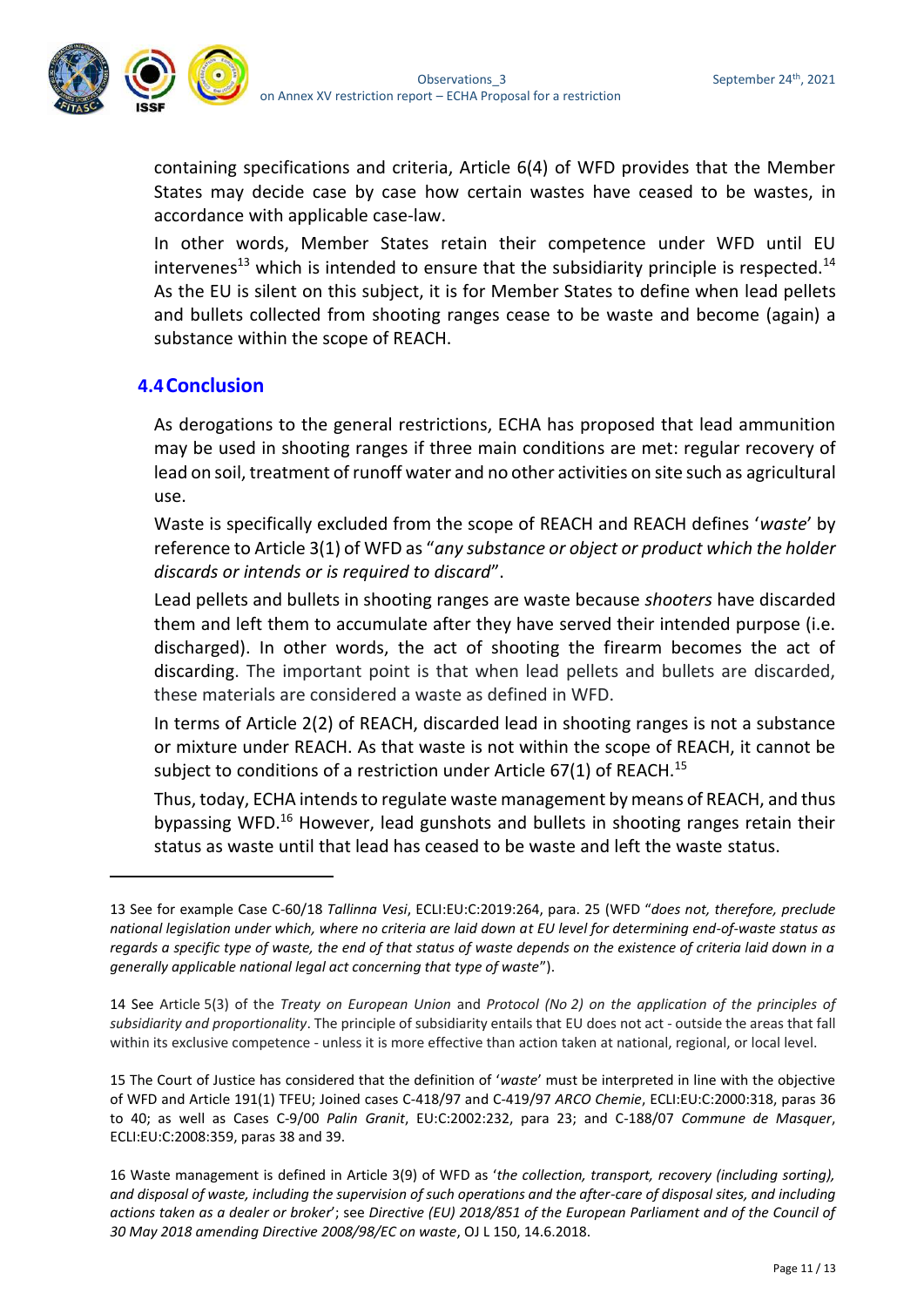

Inversely to the ECHA's thinking, it is assumed that lead gunshot pellets and rifle bullets in shooting ranges are waste, and therefore do not fall under REACH, and thus cannot become subject to restrictive conditions.,

Therefore, any restriction under REACH on lead ammunition in shooting ranges, if adopted, would be *void* due to the EU's lack of competence (i.e. the legal basis of the ECHA proposed restriction would be wrong) and/or misuse of power (i.e. evading the procedure specifically prescribed by WFD for dealing an end-of-waste status of lead ammunition).

#### <span id="page-11-0"></span>**5. Reference to the general conclusion of "Addendum by FITASC and ISSF/ESC, internationally recognized shooting sport organizations"**

Finally, we would like to reaffirm our willingness to contribute to a sustainable management of lead on sport shooting facilities, as formulated in the general conclusion of our document "Addendum by FITASC and ISSF/ESC, internationally recognized shooting sport organizations"<sup>17</sup>:

The ISSF and the FITASC share with the European Commission the absolute need for clay target shooting sport to be part of an ecological approach to lead management in sports facilities over the long term.

In July 2020, we sent ECHA a first report ("Contribution of FITASC prior to ECHA's decision regarding a possible call for restrictions on the use of lead shot at clay target shooting ranges") which describes in detail the possibilities for clay target shooting sport to be part of this process.

In this document, we have completed the scientific studies which clearly demonstrate that it is not necessary to ban lead, fully or partially, for clay target shooting sport since we can safely manage it on the sports ground.

You must understand that, for the clay target shooting sport, questions of ballistics are a priority, especially since to date no solution to replace lead by another metal is acceptable neither in this respect, nor on the shooters' health plan.

Contrary to what ECHA has stated, the defense of lead use by FITASC and ISSF at the clay target shooting sport does not stem from any "organizational barrier", but this defense is sustained by crucial ballistic and sport considerations and by our strong conviction that our lead management solution will be implementable at the European scale.

Our solution of lead management on the sports installations (i) fulfills an ecologic aim, AND (ii) meets the requirements of the clay target sport shooting as well as the needs of sports shooters, who, we are sure, will support its implementation.

<sup>17</sup> see addendum produced on May 4th, 2021 by FITASC/ISSF:

https://www.fitasc.com/upload/images/echa\_mai\_2021/20210504\_addendum\_may21\_to\_fitasc\_contribution\_july20.pdf